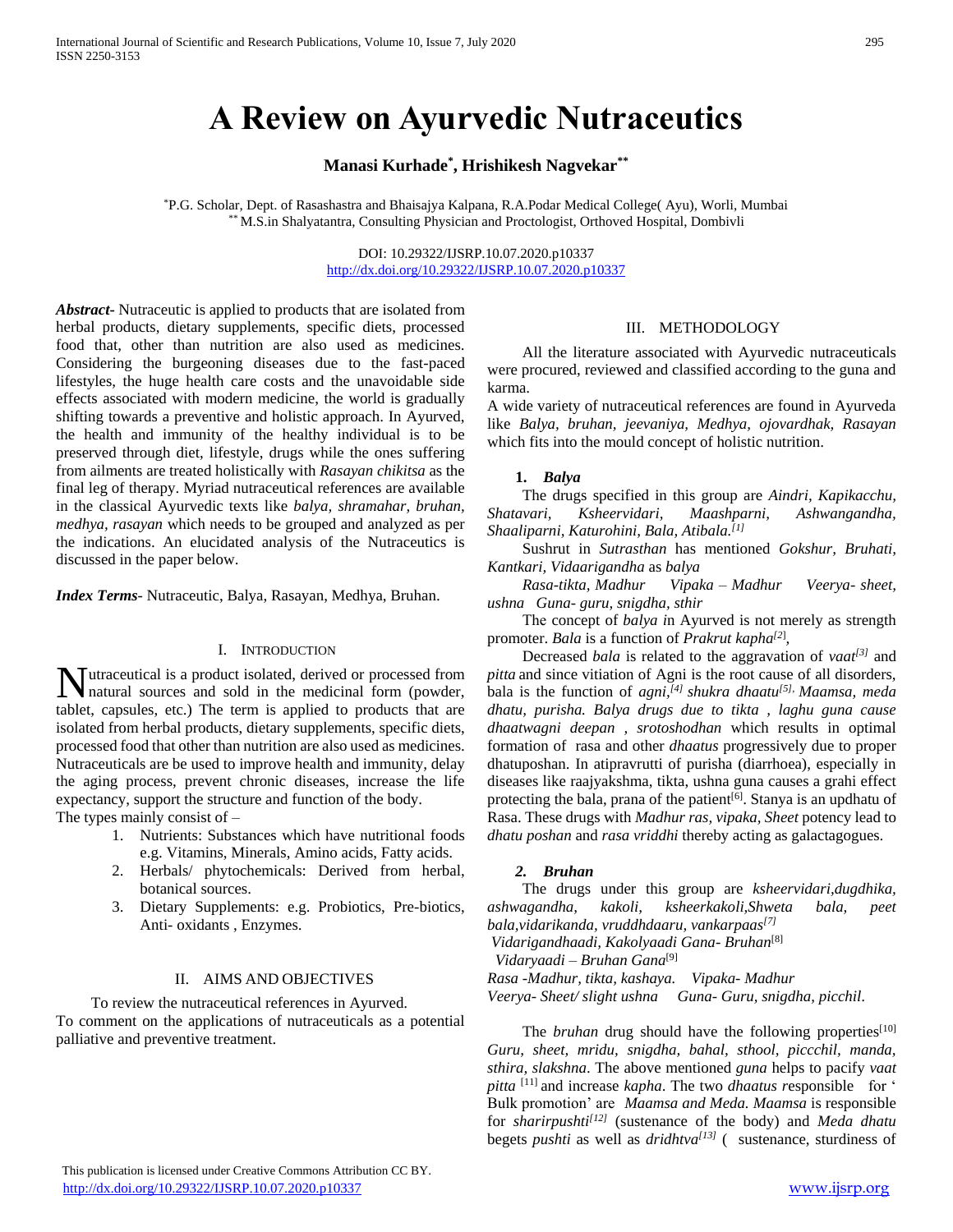body).The drugs specified under *bruhan* with their aforementioned *gunas* are analogous with the *gunas* of *Maamsa* and *Meda.*

## APPLICATION

 *Bruhan* is a recommended therapy in all types of *vaatvyaadhi, hikka, shwaas[14]* since these arise mainly due to the aggravated *vaat dosha.* It is also indicated in *grishma ritu,* in individual debility post any infection or disease like *raajyakshma*, in the postpartum period[15]. In cases of prolonged usage of *bruhan* drugs, care must be taken since *bruhan* drugs due to its properties causes *Agnisaad (* diminished Agni)

### **3.** *Shramhar* **(Anti-fatigue)**

 The drugs under this group are Draaksha, daadim, kharjur, priyaal, mushali, parushak, ikshu, yava, shastika.<sup>[16]</sup>

*Parushakaadi Gana[*17]

*Rasa-Madhur, Amla, Kashay Vipaka -Madhur*

*Veerya- Sheet Guna- Snigdha, guru/laghu, mridu, sara.*

 *Shrama* or Fatigue is a symptom associated to diminution of *rasa* [18] , *shukra* and *asthi dhaatu* [19].It is one of the prodromal symptom of *Pandu* rog and commonly seen due to intense or overexercising i.e *ativyaayam [20]* The drugs specified under this group by the virtue of *sara guna* causes *doshanuloman, vaatanuloman*, curbs vitiated *vaat* in *koshtha*. *Madhur, sheet, snigdha guna* causes *pittashaman* and a specific action of *tarpan* of all *rasaadi dhaatus.* 

## APPLICATION

 This mode of action can further be applied clinically in some conditions of *jwar[21]* or post-febrile conditions like *trushna(* excessive thirst) , *daaha* ( burning sensation) , *aruchi* ( anorexia), *daurbalya* ( weakness), *shosh(* emaciation), which indicates that the drugs can be utilized either for a quick rejuvenation of *dhaatus* or through a prolonged usage called as ' *abhyas tarpan*' [22]. The table below is denoted for specific action of the drug on *doshadhaatu.*

| <b>DOSHA</b>  | <b>DHAATU</b> | <b>DRUG</b>     |
|---------------|---------------|-----------------|
| Vaat          | Rasa          | Draaksha        |
| Vaat          | Rakta         | Daadim          |
| Vaat          | Maamsa        | Kharjur         |
| Vaat          | Asthi-Majja   | Priyaal         |
| Vaat          | Shukra        | Mushali         |
| Pitta         | Rasa          | Parushak        |
| Pitta         | Rakta         | Ikshu           |
| Tridosh(vaat, | Balya,        | Yava, Shashtika |
| pitta, kapha) | Sthairyakrut  |                 |

#### **4.** *Medhya (* **Neuro-nutrient / Brain tonic)**

 Juice of *Mandukparni, Yastimadhu choorna* with milk, *Shankhapusphi kalka* are some of the examples<sup>[23]</sup> *Rasa- Tikta pradhaan, kashay, Madhur. Vipaka- Madhur Veerya- Sheet / Ushna Guna- Guru/ laghu, Snigdha, Picchil*

 *Medhya rasayan* as described above by *charak* are a group of drugs which act on intellect, memory, and other faculties of brain function by action of *Prabhava. Medha* consists of 1. *Dhi* (

 This publication is licensed under Creative Commons Attribution CC BY. <http://dx.doi.org/10.29322/IJSRP.10.07.2020.p10337> [www.ijsrp.org](http://ijsrp.org/)

intellect) 2. *Dhruti* ( power, retention) 3. *Smriti* ( Memory). *Medhya* drugs decrease the level of catecholamines in the body and theses drugs possess anti-stress, anti-anxiety, and adaptogenic effect. In broader sense, the drug distribution can be done as follows-

| <b>Buddhi</b> | <i><b>Smruti</b></i> | <b>Medha</b>      |
|---------------|----------------------|-------------------|
| (Intellect)   | (Memory)             | (Brain tonic)     |
| Jyotishmati   | Shankhapushpi        | Haritaki          |
| <b>Brahmi</b> | Mandukparni          | <b>Bhallatak</b>  |
| Haritaki      | Ghrita               | Kashmari          |
|               |                      | <b>Jeerak</b>     |
|               |                      | <b>Jatamaansi</b> |
|               |                      | Shatavari         |
|               |                      | Vruddhdaru        |

#### APPLICATION

 They are used for the treatment of psychological and psychosomatic disorders like *unmada* (delirium), *apasmaar* (epilepsy), *buddhibhramsha* ( impaired intellect), *visham buddhi*( anxiety/ distress) etc. *Brahmi* acts as a Nootropic, *Mandukparni* as a psychotropic, *shankapusphi* as a memory booster, antidepressant, anti-convulsant

 The function of *Udaan Vayu* is related to *dhi, dhruti, smruti, bodhan*. *Prana Vayu* is also functionally important for *Buddhi, Chittadhruk[24]* while *Saadhak Pitta* plays a role in *Buddhi, Medha[25]* aspect*. Mandukparni, Yashtimadhu, Jatamansi, Jyotishmati, Guduchi* are useful in *udaan vayu* vitiation*. Vacha, Karpur, Jeerak, Daadim, Haritaki, Shatavari* can be used in *Prana Vayu* vitiation while *Shatavari, Aparaajita, Yashtimadhu, Kushmaand* can be used in *Saadhak pitta* vitiation.

#### *5. Rasayan*

 *Rasayan* usage in appropriate condition with specific dosage and regimen gives results which is the base of *Apunarbhav chikitsa* (eliminating a disease without recurrence). *Rasayan*  includes an appropriated, optimum nourishment leading to improved biological functions. This can be compared with antioxidant, regenerative, immune-modulatory, adaptogenic actions.

 *Rasayan* drugs essentially fulfil two functions- *deepan* and *bruhan*. Deepan of *Jatharagni, dhatwagni* ensures proper digestion and metabolism of the *Poshak Rasa* which promotes the formation of *prashasta dhaatus*

 ( quality tissues). They also act on *Srotas ,* cleansing the channels which causes better microcirculation of nutrients. *Rasayan* drugs improve the longevity, memory, health, complexion, lustre, strength, youthfulness<sup>[26]</sup>. The prescription of Rasayan therapy includes diets e.g habit of consuming milk and ghrita is called an excellent *rasayan[27]* by *Acharya Charak*; herbal drugs and formulations and mineral compounds. This diversified concept of *rasayan* is to be applied according to an individual, their age, gender, disease, organ-specific, desired effect as well as *prakriti* as mentioned below

| <b>Dhaatu</b> | Drug of choice   | <b>Rasayan formulation</b> |
|---------------|------------------|----------------------------|
| Rasa          | Guduchi, Vidaari | Kushmanda Rasayan          |
| Rakta         | Pippali, Guduchi | Chyawanpraash Avaleha      |
| Maansa        | Shatavari, Bala, | Naagbala Rasayan,          |
|               | Naagbala         | Amrutpraash Ghrita         |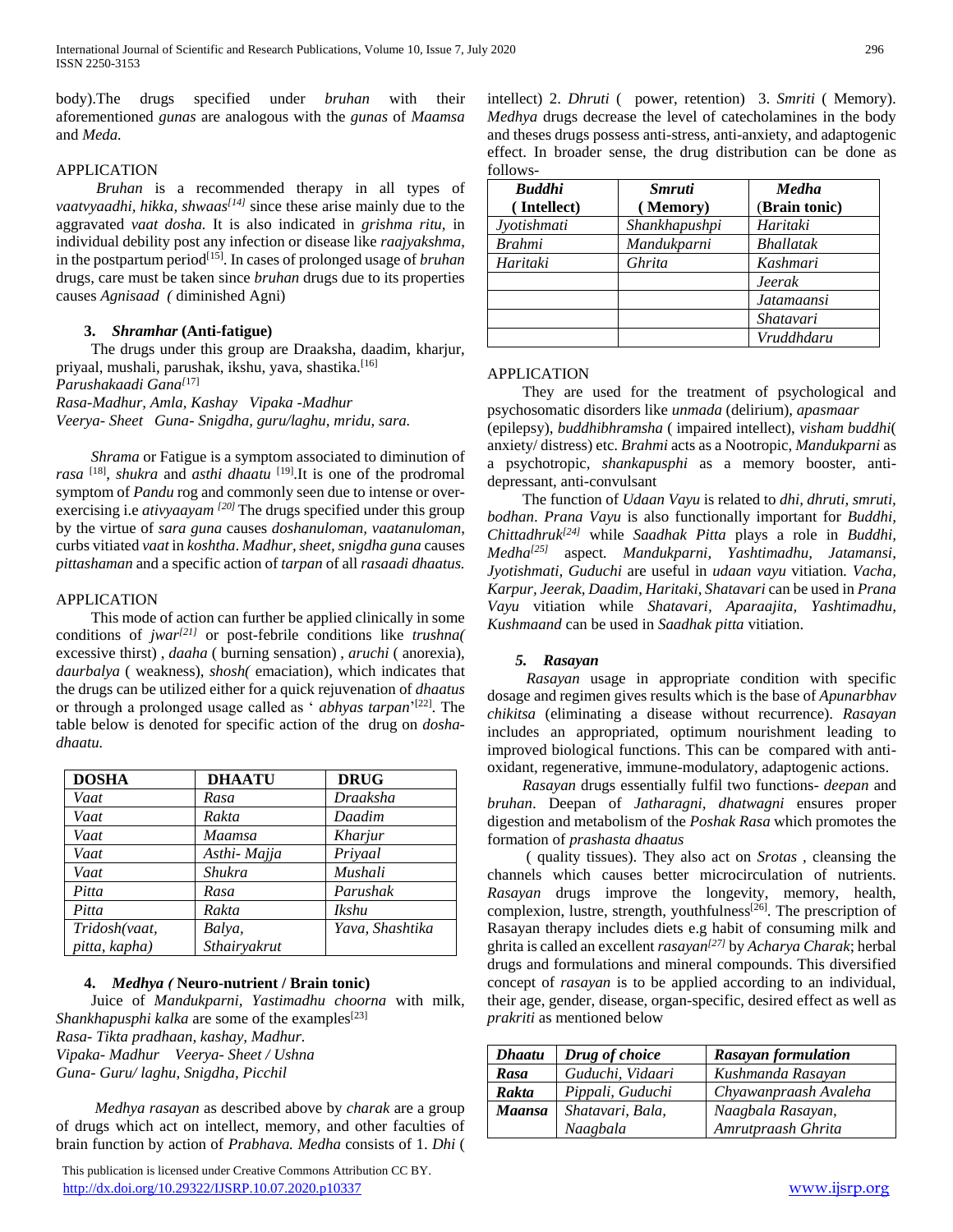| Meda          | Guggul, Haritaki  | Navayaas loha, Shilaajeet |
|---------------|-------------------|---------------------------|
| Asthi         | Kukkutaanda, Abha | Samudra panchak           |
|               |                   |                           |
| <b>Majja</b>  | Brahmi, Majja     | Braahma Rasayan           |
| <b>Shukra</b> | Kapikacchu,       | Jeevakaadi Ghrita         |
|               | Ashwagandha       |                           |

| <i>Disease</i> | Rasayan             |
|----------------|---------------------|
| <b>Shwas</b>   | Vardhamaan Pippali  |
| Kaas           | Agastyaharitaki     |
| Kshatksheen    | Sarpiguda           |
| Paandu         | Yograaj             |
| Vandhyatva     | Kalyaanak Ghrita    |
| Jwar           | Paatha, Saptaparnaa |

| Rasayan Karma               | <b>Bhasma</b>                     |
|-----------------------------|-----------------------------------|
| Rasayan                     | Abhrak, Maakshik, Suvarna         |
| Balya                       | Shilaajeet, Suvarna, loha, Vanga, |
|                             | Yashad                            |
| <b>Bruhan</b>               | Raupya, Vanga                     |
| <b>Buddhimedhasmrutikar</b> | Suvarna, Loha, Shilajeet          |
| Jaravyaadhiprashaman        | Maakshik, Shilajeet               |
| Dhaatu Sthaulyakar          | Vanga                             |
| Dhaatu Pariposhak           | Abhrak                            |

## *6. Ritu Haritaki*

 Haritaki as a single drug is used against many diseases where *srotovibandha* (obstruction of channels) is present. It is a rasayan in itself and the main component of many formulations due to its anti-oxidant and restorative effect. It is given with in conjunction with some particular *dravyas as Anupaan* in the 6 different seasons mentioned in Ayurved<sup>[28]</sup>. This helps in maintaining the physiology of the body due to change in the circadian rhythm of different seasons. In *Varsha ritu*, *vaat dosha* is aggravated with accumulation of *pitta* and decreased *Agni* capacity. *Haritaki (Terminalia chebula)* with *Saindhava* salt ( *Madhur vipaka, snigdha guna)* enhances *agni* and alleviates *vaat pitta*. In *Sharad ritu,* there is aggravation of *Pitta.* According to *Bhavprakash, Haritaki* given with *Sharkara (*sugar*)* due to its *Madhur vipaka*  and *sheet veerya* alleviates *pitta* and prevents its further vitiation. In *Hemant ritu*, the cold environment vitiates the *vaat* with *kapha*  accumulation. *Haritaki* with its *katu,tikta rasa* and *ushna virya, laghu guna* along with *Shunthi* (dried ginger) as *Anupan* mitigates *Kapha – Vaat* and enhaces *agni* further. In *Shishir ritu*, the intensity of cold increases thereby increasing *ruksha guna* ( dryness ) *Haritaki* with *Anupan* of *Pippali* (Piper longum) due to its *katu rasa, ushna veerya, tikshna guna* mitigates *Kapha, snigdha guna* of *pippali* counters the excessive *rukshta* ( dryness). In *Vasant ritu*, there is aggravation of *kapha* with decreased strength of *Agni. Kashay rasa, laghu, ruksha guna* of *Haritaki* and the *Kashay , ruksha, chedhan* (ablation*)* of *Madhu (*Honey*)*  mitigates *kapha* and revives *Agni. Grishma* ritu marks the accumulation of *vaat* with decreased overall *bala. Madhur vipaka, ushna veerya* of *Haritaki* with *Madhur rasa, vipaka, guru, snigdha guna* of *Guda (* jaggery*)* alleviates *vaat* and increases the *bala.*

## **7.** *Ksheer Kalpana* **( Medicated milk)**

 This publication is licensed under Creative Commons Attribution CC BY. <http://dx.doi.org/10.29322/IJSRP.10.07.2020.p10337> [www.ijsrp.org](http://ijsrp.org/)

This is a type of formulation in which the herbal drug is boiled with milk and water in the ratio of 1:8:32 until the water part gets completely evaporated[29]. This medicated milk is easy assimilated by the body. Milk in itself acts as jeevaniya, preenan, balya, bruhan, medhya,deepaniya due to *Madhur, snigdha guna.* 

## APPLICATION

 *Ksheerpaka kalpana* are prescribed according to different conditions e.g *Bhallatak Ksheer* for delayed ageing<sup>[30]</sup>, Rason *Ksheer*[31] for cardio protection, sciatic pain *;Gokshur Ksheer*[32] for constipation, dysuria*.*

It is suitable for all patient types and age groups.

 Better palatability due to Madhur rasa leads to better patient compliance with the drug dose regimen. The *Tikshna, ushna* guna of the drug used gets reduced

 ( e.g*.pippali, lashun*) A larger dose can be given for desired effect since it is boiled with milk and water. With gradual increase in temperature, solubility increases which improves the extraction of relevant active constituents.

### IV. DISCUSSION

 Ayurvedic nutraceutics have a three way focus on prevention, cure, post-illness care inclusive of dietetics, therapeutics, and immunity enhancers. The concept of Rasayan given in an appropriate manner specific to the disease forms the base of avoidance of its recurrence. Ayurvedic nutraceutics provides a unique and better drug delivery system through formulations which ensure maximum absorption of active principles. Concept of *Ritu Rasayan* helps to maintain the physiological equilibrium due to seasonal variation thus keeping illness and infections at bay

 A holistic, individualistic protocol of nutraceutics according to the age, disease condition or post convalescent period is available. A fixed dosage for a specific time period with a specific vehicle (*anupaan*) curbs any unwarranted ill effects like in case of bulk promoters freely available in market which have a high content of saturated fatty acids proving detrimental in the long run.

#### **REFERENCES**

- [1] [1] Prof. Ravi Dutta Tripathi, Charaka Samhita, Volume 1 Chaukhambha Sanksrit Pratisthan, 2006, page no. 72.
- [2] [2] Prof. Ravi Dutta Tripathi, Charaka Samhita, Volume 1 Chaukhambha Sanksrit Pratisthan, 2006, page no.272.
- [3] [3] Kaviraja Atrideva Gupta, Astangahrdayam of Vagbhata, Chaukhambha Prakashan, 2014, page no.114
- [4] [4] Prof. Ravi Dutta Tripathi, Charaka Samhita, Volume 2 Chaukhambha Sanksrit Pratisthan, 2006, page no. 358
- [5] [5] Prof. Siddhi Nandan Mishra, Bhaisajya Ratnavali of Kaviraj Govind Das Sen, Chaukhamba Surbharati Prakashan, 2013, page no. 404.
- [6] [6] Prof. Ravi Dutta Tripathi, Charaka Samhita, Volume 2 Chaukhambha Sanksrit Pratisthan, 2006, page no. 212
- [7] [7] Prof. Ravi Dutta Tripathi, Charaka Samhita, Volume 1 Chaukhambha Sanksrit Pratisthan, 2006, page no. 71.
- [8] [8] Kaviraj Ambikadatta Shastri, Sushrut Samhita Sutrasthan, Chaukhambha Sanskrit Series, 2010, page no. 144.
- [9] [9] Kaviraja Atrideva Gupta, Astangahrdayam of Vagbhata, Chaukhambha Prakashan, 2014, page no 141.
- [10] [10] Prof. Ravi Dutta Tripathi, Charaka Samhita, Volume 1 Chaukhambha Sanksrit Pratisthan, 2006, page no. 310.